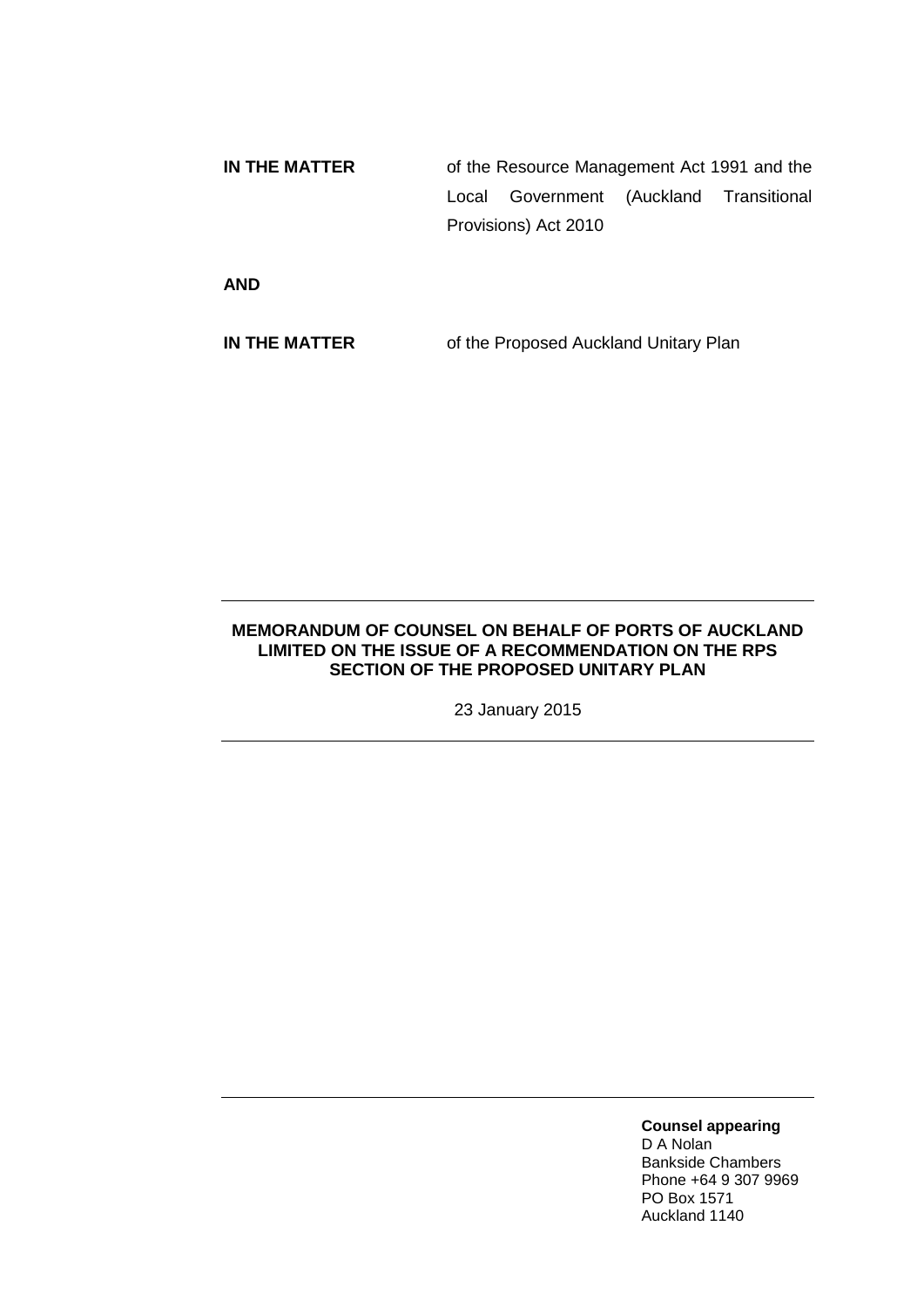## **MAY IT PLEASE THE PANEL:**

- 1. This memorandum is filed on behalf of Ports of Auckland Limited (submitter 5137).
- 2. It is in response to the letter or memoranda lodged by Russell McVeagh (16 December 2014), Richard Brabant (19 December 2014), Auckland Council (22 January 2015) and Ellis Gould (22 January 2015).
- 3. As the matters or legal issues are canvassed at significant length in that earlier material, this memorandum can be brief.

## **Need for Regional and District Plan Provisions of the PAUP to give effect to the Operative ACRPS**

4. I do not consider that, absent some amendment by Act of Parliament or Regulation, the Regional and District Plan provisions of the PAUP are required to give effect to the currently operative Auckland Council Regional Policy Statement ("**ACRPS**"). The Council's memorandum addresses this at paragraphs 8.1 – 8.10 and the Ellis Gould memorandum addresses this at paragraph  $5(b)$  and paragraphs  $7 - 9$ . While there are some differences in their approach, the same outcome is arrived at and I agree with that.

## **Interim Indications or Conclusions on the RPS**

- 5. I agree that it would be desirable for the Panel to provide some level of indications or conclusions on the RPS provisions, for the reasons and benefits set out in paragraph 5(a) of the Ellis Gould memorandum, paragraph 7.3 of the Auckland Council memorandum and paragraphs 9 – 10 of the Russell McVeagh letter.
- 6. I support those interim indications or conclusions being informal, however, as sought by the Ellis Gould memorandum. There seems full agreement that this is within the powers of the Panel as set out in the other memoranda.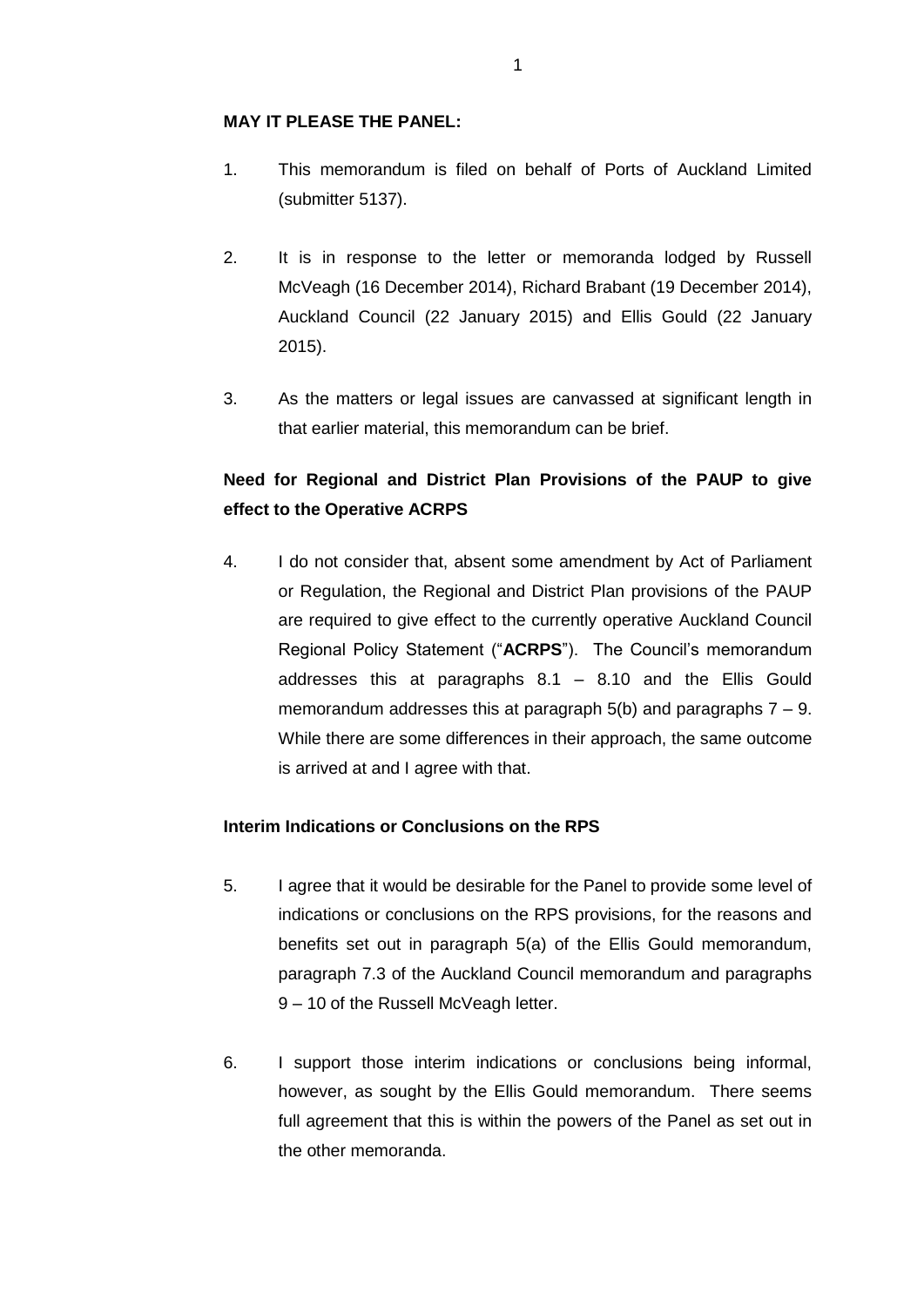- 7. While both Russell McVeagh and Mr Brabant are clearly correct that some type of formal release of interim conclusions would be of more utility in terms of having greater certainty and legal weight when presenting cases on the regional district plan provisions, overall, I do not consider it is necessarily wise that such interim indications or conclusions be anything other than informal, for the following reasons:
	- (a) The new Unitary Plan is one that has been written and is intended to function as one holistic document. The Council has had the advantage, in the preparation of the plan, of considering it in its totality, from top to bottom. The Panel needs to have that same opportunity to approach the Unitary Plan holistically and be satisfied on all its parts. Keeping initial indications and conclusions informal may be more likely to give the Panel that opportunity, than if any initial conclusions were formalised in some manner.
	- (b) On many occasions during the hearings on the RPS, legal submissions and evidence from participants have alerted the Panel to problems or difficulties with proposed RPS provisions (or suggested amendments) in terms of the rules that follow in the regional and district plan parts of the Plan. The Panel has not yet had any real opportunity to consider those lower order rules and seen the full implications of the RPS provisions. As Ellis Gould allude to, the Panel's consideration of the PAUP needs to be an iterative process as the Panel will learn more as it goes down into the lower order provisions. Being able to revisit the RPS in the light of that experience will be important. The Council and Russell McVeagh also point that out. Release of informal conclusions or indications may be a preferable course of action to facilitate that iterative process.
	- (c) In terms of how the Panel might release informal conclusions or indications, that is obviously something for the Panel to determine. It may not necessarily be appropriate at this stage to issue a track change or redlined version, as some parties have suggested. Rather, a more flexible approach may need